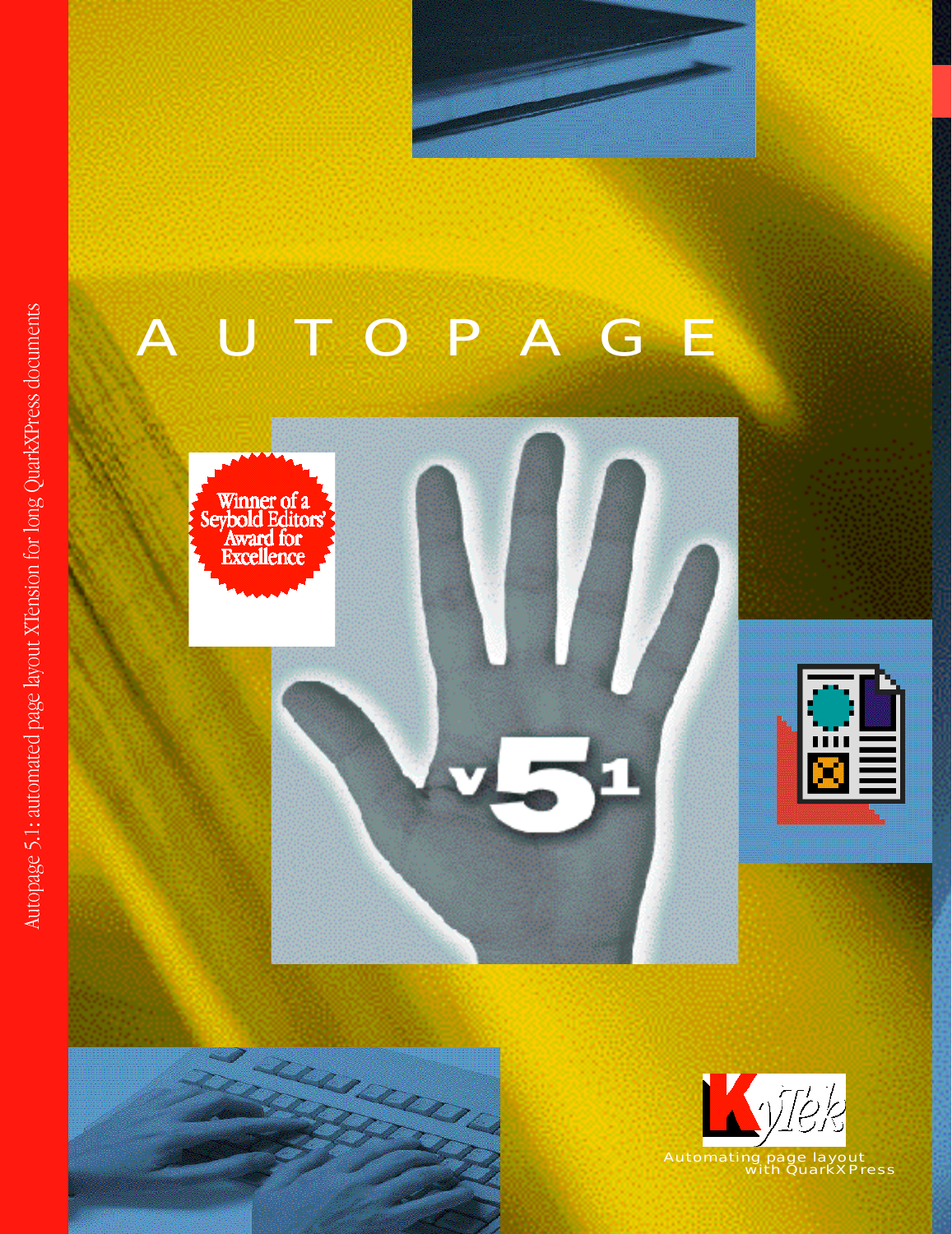# "Autopage delivers more finished pages than the well known proprietary batch

pagination system we have been using.

Autopage has changed the way we look at Quark jobs, which were very labor intensive. Not only can we paginate very complex books with large numbers of sidenotes, footnotes and illustrations, but it allows us to paginate chapters and parts of chapters. And since it outputs Quark pages, we can tweak it interactively, giving us tremendous flexibility. We found it easy to train people on Autopage and KyTek's technical support is awesome.



# Of Ultimate Concern: A Higher Consciousness





Autopage easily handles complex part and chapter opening pages set up with standard QuarkXPress master pages

Bruce C. Nesbitt.

Director of Media Services

Ruttle, Shaw and Wetherill, Inc.

| 3 T                                      | <b>Art and Table Placement</b> |                          |
|------------------------------------------|--------------------------------|--------------------------|
| Vertical Placement:                      | Horizontal Placement:          | Space Between Art        |
| 冈lop                                     | Multi-column Before Ref. Uk    | Minimum:<br>$12$ pt      |
| ⊠ Bettom                                 | Single Column Beford Ref. Ck   | Uptimum:<br>24 pt        |
| □ Tcp or Bottom - Not Both               | ⊠ Irside Margin                | Plaximum:<br>42 pt       |
| Upper outside, Lower inside              | Neither Margin                 |                          |
| Scried art to upper outside              | Art Touching Outside Margin    | Spread Max:     2 pt     |
| <b>⊠Stacking of Art O&lt;</b>            | 冈Outside Margir                | <b>Space Around Art</b>  |
| $\boxtimes$ Stacking of Art With Text Ok |                                | Mi ni mum:<br>$12$ pt    |
| ⊠ Art on First Page Bo                   |                                | Optimum:<br>24 pt        |
| Enable Cynamic Art                       |                                | Maximum:<br>54 pt        |
| Allow Platement Above Reference If.      |                                | Spread Maxill<br>$12$ pt |
| Reference within:<br>3                   | lines of page top              | Space Around Locked Art  |
| and Intervening Head Ok:                 |                                | Minimum:<br>$12$ pt      |
| 区HI 図H2 図H3 図 14 図 H5 図 H6               |                                | Optimum:<br>24 pt        |
| Maximum Art per Page:                    | 10000<br>Pieces                | mum txem<br>54 pt        |
|                                          |                                | Spread Max: 12 pt        |
| Provide Warning Message If:              |                                |                          |
| ⊠ Art Net an Sareat vith Reference.      |                                |                          |
| Art Eurther Emm Reference Than:          | Pages                          | Pointo<br>llnits.        |

You'll get precise control of layout rules for art and table placement with Autopage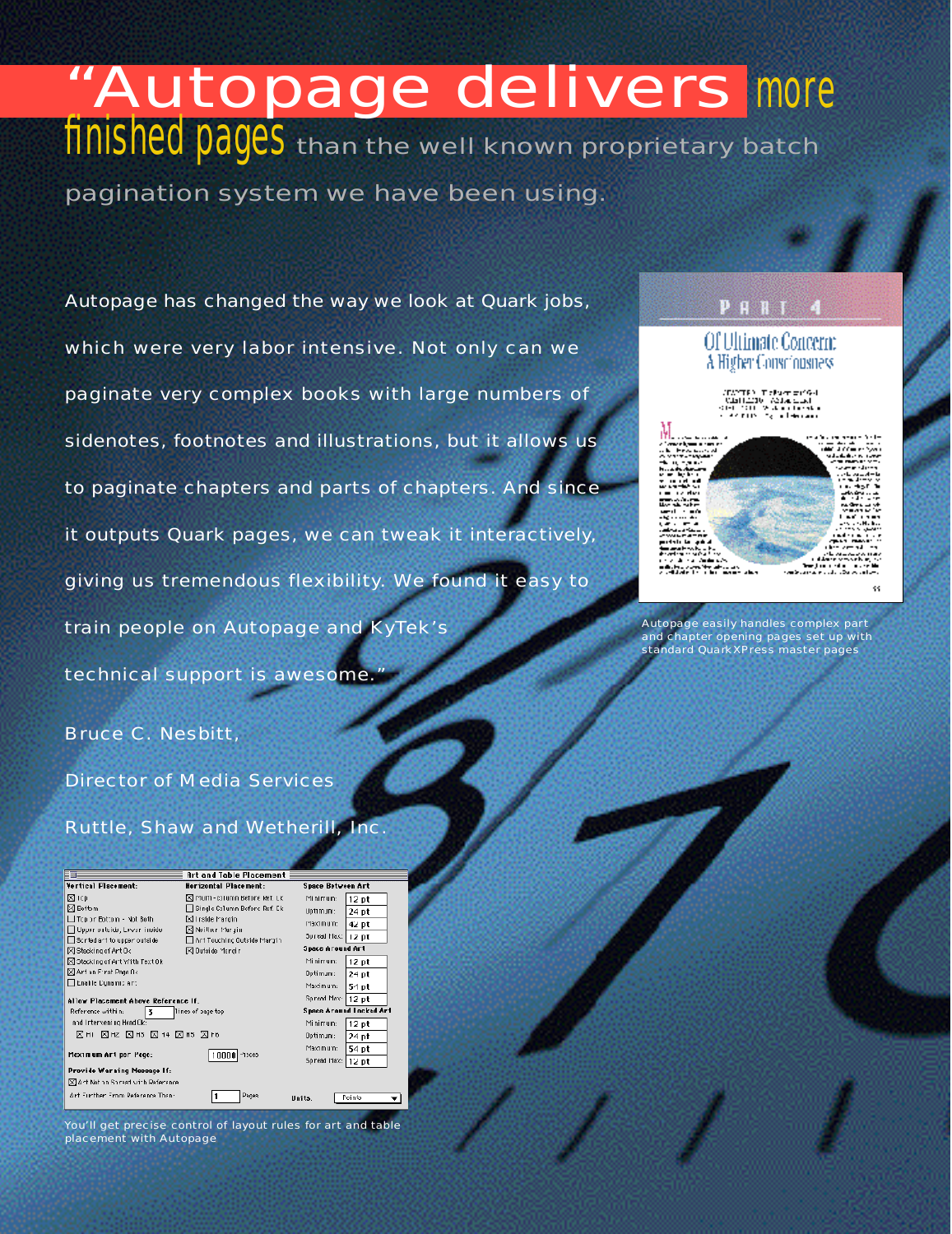## Autopage works the way you work

You can identify page elements, paginate with Autopage, and then make changes, all in QuarkXPress. Or, produce finished QuarkXPress pages from a coded word processing file. Keep all your options open— Autopage produces native QuarkXPress pages that can be viewed, edited and printed without Autopage. It's compatible with other XTensions. And, you can create structured QuarkXPress documents hundreds of pages long—and easily re-purpose them as HTML pages or PDF files.

## **Fful features**

Autopage easily accommodates the complexities of commercial books, textbooks, journals, and directories with precise handling of varying page layouts, illustrations, tabular material, copious footnotes and sidenotes; producing visually balanced page spreads while eliminating widows and orphans.

Page elements are evaluated by looking both forward and backward in a document making adjustments in both directions and reducing the need for manual rework. Vertical spacing rules allow tighter control over spacing flexibility within a spread than between spreads. These powerful rules provide visually balanced spreads while allowing for maximum flexibility to achieve good page breaks. With the ability to paginate an entire book consisting of multiple QuarkXPress files, a host of sophisticated page element controls, and precise vertical spacing control, Autopage provides functionality exceeding proprietary systems at a fraction of the cost.

# Time tested and field proven

Since its introduction in 1991, Autopage has been continuously upgraded and enhanced with improvements requested by users working on real projects with real deadlines. Users like Cambridge University Press, Prentice Hall, Addison-Wesley-Longman, Hearst, Henry Holt, Harcourt Brace, and American Journal of Epidemiology who produce encyclopedias, college text books, and directories.

| CHAPTER 6 EXPONENTS AND POINTOIRES                               |                                                                                                                                                                                                                                                                                                                                                                                                                                                                                                                                       |                                         |                                              |                                                |                                                  |                                                                        |                                                                                                    |                                                                                                                                                                                                                                                                             | SECTION 6 - 1 419                                                          |
|------------------------------------------------------------------|---------------------------------------------------------------------------------------------------------------------------------------------------------------------------------------------------------------------------------------------------------------------------------------------------------------------------------------------------------------------------------------------------------------------------------------------------------------------------------------------------------------------------------------|-----------------------------------------|----------------------------------------------|------------------------------------------------|--------------------------------------------------|------------------------------------------------------------------------|----------------------------------------------------------------------------------------------------|-----------------------------------------------------------------------------------------------------------------------------------------------------------------------------------------------------------------------------------------------------------------------------|----------------------------------------------------------------------------|
| Table 6.1 summarizes the vocabulary associated with polynomials. |                                                                                                                                                                                                                                                                                                                                                                                                                                                                                                                                       |                                         |                                              |                                                | <b>EXAMPLE 3</b> Adding Polynomials Horizontally |                                                                        |                                                                                                    |                                                                                                                                                                                                                                                                             |                                                                            |
|                                                                  |                                                                                                                                                                                                                                                                                                                                                                                                                                                                                                                                       |                                         |                                              |                                                |                                                  |                                                                        |                                                                                                    | $AdS = 9x^3 + 7x^2 - 5x + 5$ and $13x^3 + 2x^2 - 8x - 6$                                                                                                                                                                                                                    |                                                                            |
|                                                                  | TABLE &I The Yocabulary of Polynomials                                                                                                                                                                                                                                                                                                                                                                                                                                                                                                |                                         |                                              |                                                |                                                  |                                                                        |                                                                                                    | Selution                                                                                                                                                                                                                                                                    |                                                                            |
|                                                                  | <b>Palynomial</b><br>÷                                                                                                                                                                                                                                                                                                                                                                                                                                                                                                                | Tenus of the<br><b>Palynomial</b><br>л. | Degree of<br>Each Term<br>Degree 0           | Degree of the<br><b>Polynomial</b><br>$\Omega$ | Ake<br>Called<br>Montan ist                      |                                                                        |                                                                                                    | The like terms are $-9x^3$ and $13x^3$ , containing the same variable to the same<br>power $(x^3)$ , as well as $7x^2$ and $2x^2$ (both contain $x^2$ ), $-5x$ and $-8x$ (both con-<br>$tain x$ ) and the constant terms $3$ and $-6$ . We begin by grouping these pairs of |                                                                            |
|                                                                  | $4x^2$<br>$7x^{3} + 4$                                                                                                                                                                                                                                                                                                                                                                                                                                                                                                                | dx <sup>3</sup><br>$7x^2$               | Degree 3<br>Degree 2                         | ×<br>$\overline{a}$                            | Monon is!<br><b>Hincesial</b>                    |                                                                        |                                                                                                    | like terms.<br>$(-9x^2 + 7x^2 - 5x + 3) + (13x^2 + 2x^2 - 8x - 6)$                                                                                                                                                                                                          |                                                                            |
|                                                                  | $5x^4 - 7x^2$                                                                                                                                                                                                                                                                                                                                                                                                                                                                                                                         | ÷<br>Saf                                | Derec0<br>Degree 4                           | $\mathbf{d}$                                   | Binomial                                         |                                                                        |                                                                                                    | $-(-2x^2 + 13x^2) + (7x^2 + 2x^3)$<br>$+(5x - 8x) + (3 - 6)$                                                                                                                                                                                                                | Un the computative and<br>associative properties to                        |
|                                                                  | $2x^2 - 4x^2 + 3$                                                                                                                                                                                                                                                                                                                                                                                                                                                                                                                     | $-7x^2$<br>24<br>$-4e3$<br>$\mathbf{I}$ | Degree 2<br>Degree &<br>Degree 2<br>Degree 0 | ×                                              | Triacentel                                       | ring technology                                                        | We can use a crachina utility to                                                                   | $=4x^2+6x^2-18x-8$                                                                                                                                                                                                                                                          | reassage terms grouping<br><b>However</b><br>Combine like better by        |
|                                                                  | $6x^4 - 3x^3 + 2x - 5$                                                                                                                                                                                                                                                                                                                                                                                                                                                                                                                | Auto<br>- 14<br>2x                      | Degree 4<br>Degree 3<br>Degree 1             | $\boldsymbol{A}$                               | No<br>mecial<br>tane                             |                                                                        | check the results of polynomial<br>addition and authraction. For ex-                               |                                                                                                                                                                                                                                                                             | containg coeffeices<br>and keeping the cane<br><b><i>VANADA Durant</i></b> |
|                                                                  |                                                                                                                                                                                                                                                                                                                                                                                                                                                                                                                                       | - 5                                     | Derree 0                                     |                                                |                                                  | an pib, try graphing                                                   | $m = 1 - 9x^2 + 2x^2 - 5x +$                                                                       | <b>EXAMPLE 4 Adding Polynomials Vertically</b>                                                                                                                                                                                                                              |                                                                            |
|                                                                  |                                                                                                                                                                                                                                                                                                                                                                                                                                                                                                                                       |                                         |                                              |                                                |                                                  | $20 + (12x^2 + 2x^2 - 8x - 6)$                                         |                                                                                                    | Add: $-9x^2 + 7x^2 - 5x + 3$ and $13x^2 + 2x^2 - 8x - 6$<br>Selution                                                                                                                                                                                                        |                                                                            |
| Write a potenomial in<br>standard for m.                         | Notice that when a polynomial is written in standard form-with the term<br>having the largest exponent on the variable first, followed by the next largest,<br>and so on-the degree of the polynomial is the number corresponding to the<br>exponent of the leading term.                                                                                                                                                                                                                                                             |                                         |                                              |                                                |                                                  | on the sen e screen, as shown<br>most with the range setting so        | $w = 4x^3 + 2x^2 - 13x - 3$<br>below. (You may need to experi-<br>that your craph does not appear. | $-9x^2 - 7x^2 = -5x = -3$ We consider each term repursing and waits like terms<br>$13x^3 - 2x^2 = -8x = -6$ is otherwise.<br>$4x^2 - 9x^2 = -13x = -3$ A.65, column by column.<br>Now add the four sums together:<br>$4x^3 + 9x^2 + (-13x) + (-3) = 4x^3 + 9x^2 - 13x - 3$  |                                                                            |
|                                                                  | <b>EXAMPLE 2</b> Writing a Polynomial in Standard Form<br>Write in standard form:                                                                                                                                                                                                                                                                                                                                                                                                                                                     |                                         |                                              |                                                |                                                  | to be gut of 3 Beguns both<br>greate are identical this shows.<br>that |                                                                                                    | This is the same answer found in Example 3.<br>In Chapter 1, subtraction of real numbers was defined by                                                                                                                                                                     |                                                                            |
|                                                                  | $7x^2 - 9x^6 + 5x^4 + 3$                                                                                                                                                                                                                                                                                                                                                                                                                                                                                                              |                                         |                                              |                                                |                                                  | $y_1 = y_2$                                                            |                                                                                                    | $a - b - a + (-b)$ .                                                                                                                                                                                                                                                        |                                                                            |
|                                                                  |                                                                                                                                                                                                                                                                                                                                                                                                                                                                                                                                       |                                         |                                              |                                                |                                                  | or that                                                                |                                                                                                    | For example.                                                                                                                                                                                                                                                                |                                                                            |
|                                                                  | Solution                                                                                                                                                                                                                                                                                                                                                                                                                                                                                                                              |                                         |                                              |                                                |                                                  |                                                                        | $(-9x^2 + 2x^2 - 5x + 3) +$                                                                        | $8 - 3 - 8 + (-3) - 5$ and $-9 - (-4) - (-9 + (+4) - (-5)$                                                                                                                                                                                                                  |                                                                            |
|                                                                  | $-9x^3 + 5x^4 + 7x^2 + 3$<br>In descending powers, the terms are written from the highest degree to the<br>lowest degree from left to right. The degree of the polynomial is 6.                                                                                                                                                                                                                                                                                                                                                       |                                         |                                              |                                                |                                                  | $2x^2 - 13x - 3$ .                                                     | $(13x^2 + 2x^2 - 8x - 6) = 4x^2 +$                                                                 | We follow a similar method for the subtraction of polynomials.                                                                                                                                                                                                              |                                                                            |
| Add and 9 iteract                                                | <b>Adding and Subtracting Pohmomials</b>                                                                                                                                                                                                                                                                                                                                                                                                                                                                                              |                                         |                                              |                                                |                                                  |                                                                        |                                                                                                    | To subtract two polynomials change the sign of every term of the sec-<br>ond polynomial. Add this result to the first polynomial.                                                                                                                                           |                                                                            |
| potynomias.                                                      | As we know from our work in Chapter 1, we cannot combine terms in the<br>polynomial $3x^2 + 7x - 5$ . Only like terms containing exactly the same vari-<br>ables to the same powers may be combined. For example, $2x^3$ and $= 10x^3$ are<br>like terms because each has x raised to the power 3. These like terms can be<br>combined mentally by combining the coefficients of the terms $(2 - 10 = -8)$<br>and keeping the same variable factor.<br>$2x^2 - 10x^2 = -8x^2$<br>The following examples rely on combining like terms. |                                         |                                              |                                                |                                                  |                                                                        |                                                                                                    | <b>EXAMPLE 5</b> Subtracting Polynomials<br>Subtract: $(7x^2 + 3x - 4) - (4x^2 - 6x - 7)$<br>Selution<br>$(x^2 + 3x - 4) = (4x^2 - 6x - 7)$<br>$- (7x^2 + 3x - 4) + (-4x^2 + 6x + 7)$                                                                                       | Change the sign of each term of<br>the record a dynamial and add the       |
|                                                                  |                                                                                                                                                                                                                                                                                                                                                                                                                                                                                                                                       |                                         |                                              |                                                |                                                  |                                                                        |                                                                                                    |                                                                                                                                                                                                                                                                             |                                                                            |

# Bottom line productivity

Autopage means working efficiently. You'll get powerful, automated layout tools with no clumsy workarounds. Stay within your established workflow-completely integrated with QuarkXPress—and boost your productivity as much as 400%. Autopage means no compromises. You'll produce QuarkXPress pages that can be edited or re-paginated at any time. You'll simplify your production process and save money. It's all possible with Autopage.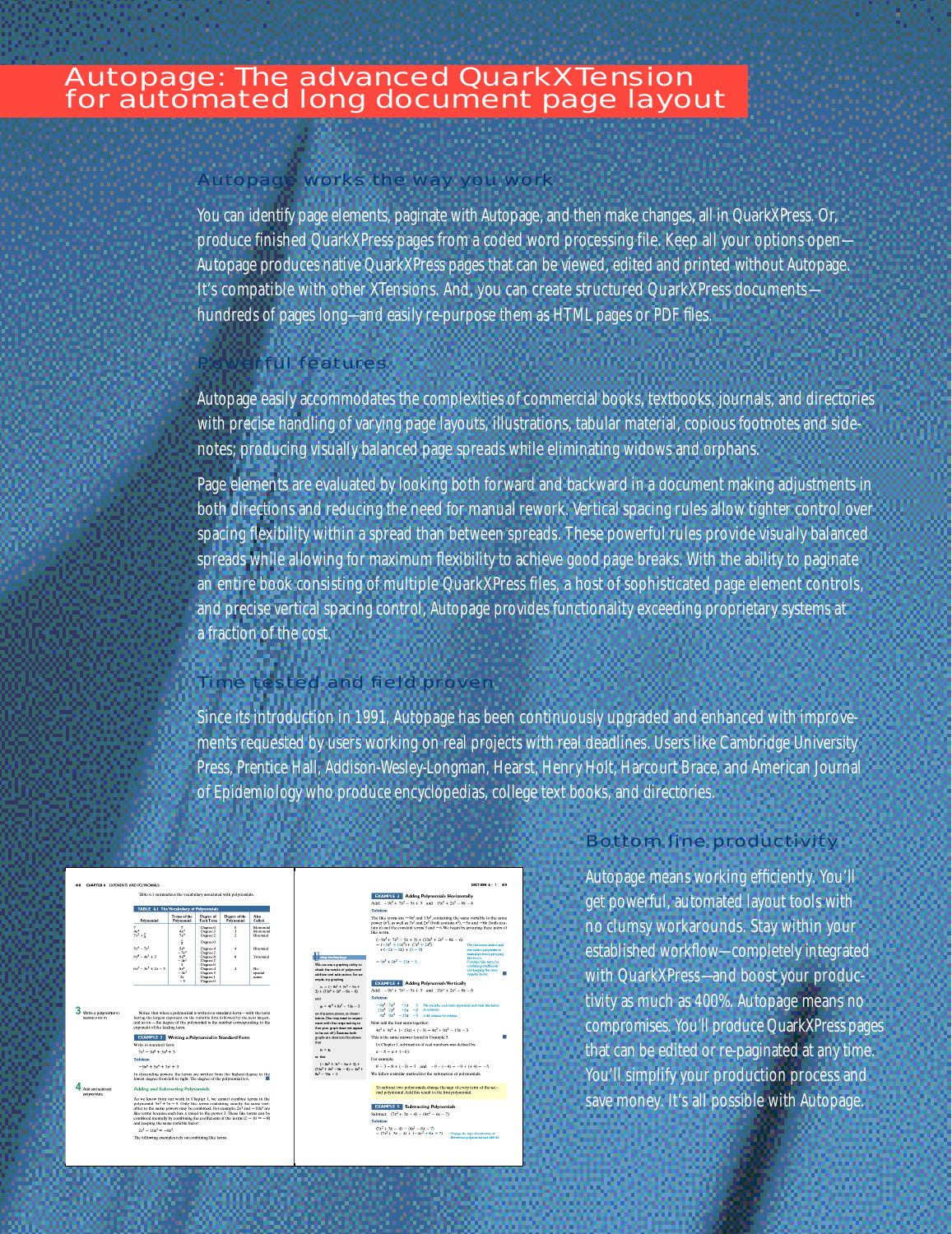# **Autopage Features**



for "enabling high-quality batch pagination with Quark XPress"

#### **Margin Notes and Margin Art**

- Margin elements useful for hanging heads, icons, definitions, and graphic overlays
- Variety of controls for the horizontal and vertical alignment of margin elements with respect to their reference
- Sidenotes in multi-column layouts
- Support for four levels of margin notes and art with independent horizontal placement controls
- ❍ Option to float side elements to the top or bottom of the margin column
- o Placement of tints behind words

#### Page Layout

- Balance page depths across spreads
- Control page depth variation between spreads
- Control how excess vertical space is allocated in a column
- Automatically balance columns on the last page
- ❍ Constrain spacing variation more tightly on a spread than between spreads
- ❍ Maintain page breaks of previously paged jobs while adjusting vertical spacing to handle editorial changes

#### Top of Page Alignment

- ❍ Choice of baseline or optical alignment at page tops
- ❍ Option to sink heads at top of column to align body text below on the grid

#### Job Contro l

- Control the number of pages simultaneously considered when making page break decisions
- Paginate any part of a job
- $\bullet$  Run the entire process in the background
- ❍ Limit the amount of time spent on any job
- One step book pagination prepare a QuarkXPress template and tagged text files and Autopage builds the book
- One step re-pagination of complete books after editing QuarkXPress pages

#### Yellow Pages/Directories

- ❍ Placement of category continued lines at top of column, page or spread
- ❍ Placement of category continued lines at bottom of turn page
- ❍ Filler placement
- ❍ Rotation of filler elements of same size
- o Mandatory filler placement
- ❍ Single use filler placement
- ❍ Option to place display ads so they touch their category listings
- ❍ Option to sort display ads by size for placement
- Option to prevent display ads from touching the spread gutter

#### Page Layout Rules:

- All page layout rules are in a single file for easy re-use or modification
- ◯ Different layout rules can be used at different points in the same job

#### HTML – World Wide Web Pages:

Automated generation of HTML pages for the World Wide Web from the structured QuarkXPress documents created by Autopage

#### **Error Handling:**

When pages can't be made up according to your rules you can specify what type of errors you prefer: short pages vs. orphans/widows, short pages vs lines split from heads, slightly long pages vs very short pages. These options enhance your ability to work interactively with the finished pages to create the layout you want.

❍ This feature not part of the Autopage Personal Edition.

# For more information about Autopage 5.1 call KyTek at can ryfer at

# www.kytek.com

Autopage is a registered trademark of KyTek, Inc. QuarkXPress is a registered trademark and QuarkXTension is a trademark of Quark, Inc. All other trademarks are property of their respective owners.

Ky Tek, Inc., PO Box 338, Weare, N.H. 03281, USA

**Text** 

- Control orphans and widows
- Group lines and paragraphs that must stay together
- Control spacing variation above heads and around paragraphs • Vary paragraph depths during pagination with word space kerning and/or paragraph tracking to gain/lose lines to improve page breaks
- ❍ Automatic creation and placement of text elements with frames and/or tinted backgrounds

#### **Art and Tables**

- Automatic art and table placement in proximity to reference at page top, page bottom or inline
- Control bleeds off top, left, right, and/or bottom of page
- Handle art that spans spreads
- ❍ Horizontal caption placement based on whether art placed on left or right page
- Vertical caption placement based on whether art placed at top or bottom of page
- o Independent control of art alignment and caption placement for each art element

#### Chapter Opening Pages

- Use standard QuarkXPress templates to set up your documents
- Use standard QuarkXPress master pages to set up special chapter opening pages

#### **Tagging**

- Easy point and click interface for tagging art, tables, side art, footnotes, and margin notes
- Or, automated tagging through codes placed in word processing files
- Coding can be used to create complex multi-column layout variations
- ❍ Coding can be used to create text boxes with tinted backgrounds and colored frames of any style

#### **Footnotes**

- Footnote marking with numbers, symbols or letters
- Option to place rule above footnotes with control over thickness, length, color, shade, alignment and spacing
- Split footnotes across columns with independent control of the rule placed above split footnotes
- Option to prevent art and footnotes falling together at the bottom of a column
- ❍ Combine multiple short footnotes on a single line or place all notes in the rightmost column
- ❍ Page width footnotes in multi-column layout
- ❍ Multi-column footnotes in single column layout
- o Multiple references to the same note where the note is placed only once on a page with one or more references to it (optional)

of layout variations on a single page as seen on the right page of this spread. The layout changes from 1 column to 3 column to 1 column to 2 column to 1 column to 2 column. The breaking and balancing of the columns and spacing adjustments between the rows are automatically handled to balance the facing

Autopage easily handles a variety

Autopage 5's floating palette p rovides easy access to most functions of the XTension

a Autopage®<br>
Link D<br>
Unlink D<br>
Story D<br>
VSB Dalance<br>
VSB Dalance 3007 y Balance D<br>Custom Frames D<br>- Group D<br>- R:

|劉雲||『三

Example: Tags [Boboy]<br>
Baseline Dirp<br>
ClA1 D: 27p6<br>
S: Op L: Op<br>
Place Dirp<br>
Place Dirp<br>
Width [D]<br>
Might Align Dirp<br>
Vidth [D]<br>
Might Align Dirp<br>
V. Cap [D]<br>
Might T. Cap [D]<br>
Align T. Cap [D]<br>
Align T. Cap [D]<br>
Align T.





the rate of pozous diffusion tuxe.<br>'0 K) cozzasponds to −273.15°C

**Important Equations**  $\begin{array}{c} T_{\mathfrak{p}} = \frac{9}{2}T_{\mathfrak{q}} + 32 \\ T_{\mathfrak{q}} = \frac{5}{6}(T_{\mathfrak{p}} - 32) \end{array}$  $\begin{smallmatrix} (10.1)\\ (10.2) \end{smallmatrix}$  $\frac{V}{T}$  = constant or  $\frac{V_1}{T_1} = \frac{V_2}{T_2}$  (10.4) **Boyle's Law**  $\rho V = \text{constant} \qquad \text{or} \qquad \rho_1 V_1 = \rho_2 V_1 \qquad \text{(10.3)}$ 

Chapter Neview 347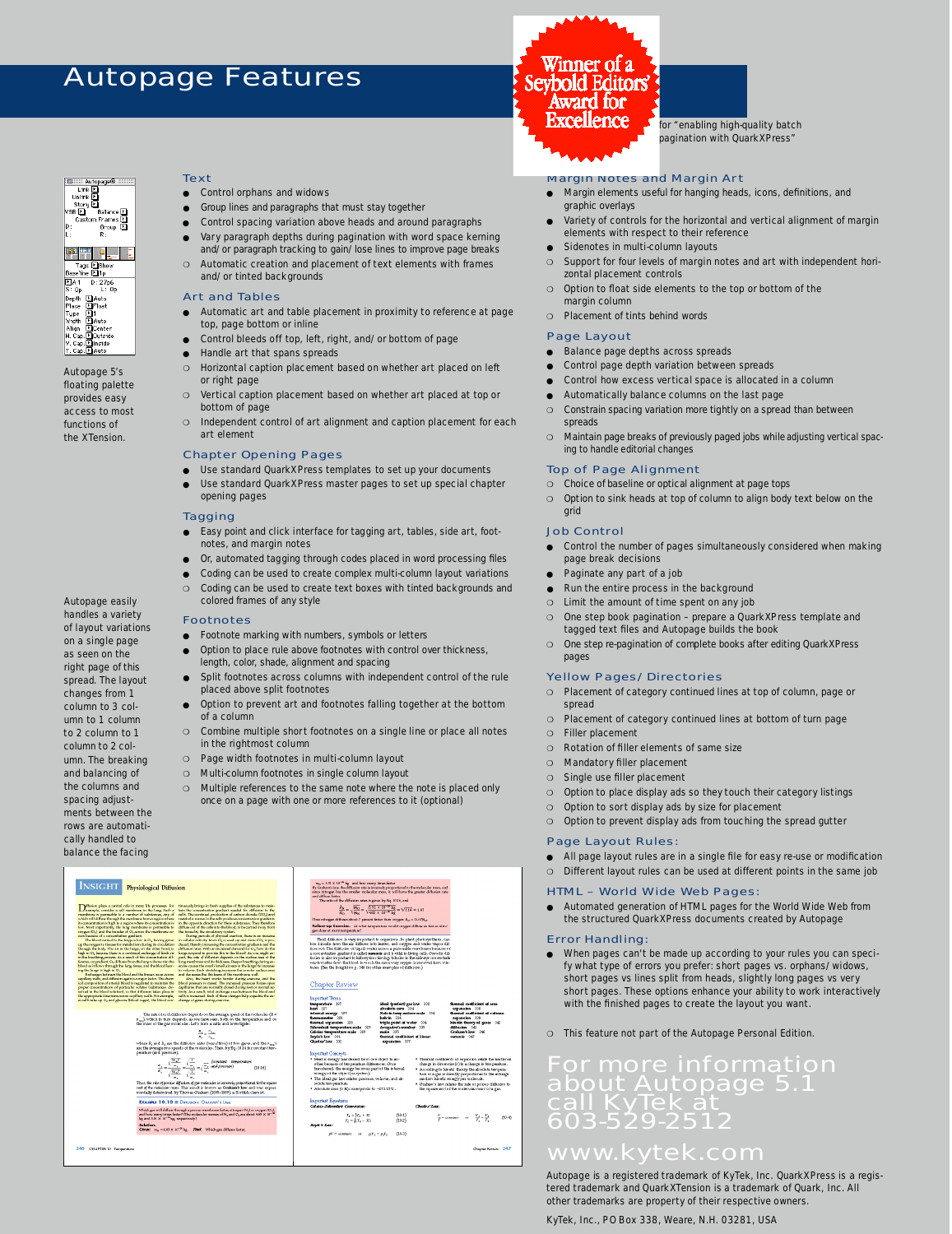# Complete controls for text books

"It's to the point where regardless of complexity or length, my composition staff wouldn't waste their time producing a book WITHOUT Autopage and Xtags. Once they crest the learning curve they've refined a structured and logical process that is inherently more efficient. Composing books without Autopage in QuarkXPress is like handsetting metal type line by line… With Autopage and Xtags we program the content. In the first 3 or 4 chapters we debug the code and from that point on the time saved is at least 70% of straight QuarkXPress."

#### David Riccardi

Director/Assistant Vice President Production and Manufacturing Prentice Hall Higher Education Engineering, Science, Math and Computer Science

Autopage is the only XTension used by publishers around the world to replace expensive proprietary pagination systems. Complete, sophisticated controls for text book publishing produce balanced pages and increase productivity.

### Sophisticated controls for book publishing:

- Adjust spacing around heads, equations, extracts, art and footnotes to balance facing page spreads
- Easily accommodate straddle heads and other layout variations
- Eliminate orphans and widows
- Group lines that must not split between pages
- Place floating art and tables referenced in the text including art and tables that span a spread
- Page placement dependent caption alignment—inside/outside and top/bottom
- Place inline art and tables
- Place minor column art, tables and notes
- Handle art and margin art bleeds off top, bottom, left and right
- Create and place inline text boxes that are tinted and/or framed with or without page breaking allowed
- Place tints behind individual words in the text
- Page placement dependent alignment of heads, margin notes and captions
- Option to prevent footnotes and art together at bottom of page

| · FIGURE 10.5 Fahrenheit versus<br>Celsias<br>(a) A plot of Fabrenheit<br>temperature versus Celsius<br>temperature gives a straight line of<br>the general form $y = mx + b$ , where<br>$T_{\rm r} = T_{\rm c} + 32$ . (b) The temperature<br>is given here in degrees Celsius.<br>What is the equivalent temperature<br>in degrees Fahrenheit? | AMERICAN<br><b>FEDERAL</b><br>212<br>$\Delta T_4 = 180^{\circ}$<br>24 Hour Banker<br><b><i>SHIRELAY</i></b><br>$47e + 100^{\circ} - \cdots -$<br>100<br>n<br>Temperature (°C)<br>(a)                                                                                                                                                                                                                                                                                                                                                                                                                                                                                                                                                                                                                                                                                                                                                                                                                                                                                                                                                                                                                                                                                                                                         | (a) Eq. 10.1 is for changing Colsius readings to Fahrenheit:<br>$T_Y = \frac{9}{5}T_C + 32 = \frac{9}{5}(20) + 32 = 68^{\circ}T$<br>This temperature, often taken to be room temperature, is a good one to remember.<br>(b) Eq. 10.2 changes Fahrenheit to Celsius:<br>$T_{\rm C} = \frac{4}{6}(T_{\rm F} - 32) = \frac{4}{3}(98.6 - 32) = \frac{4}{3}(66.6) = 37.0^{\circ}\text{C}$<br>On the Colsius scale, normal body temperature has a whole-number value. Keep in<br>mind that a Cubius degree is 1.8 times (almost twice) as large as a Fahrenheit degree,<br>so a temperature elevation of several degrees on the Colsius scale makes a big differ-<br>ence. For example, a temperature of 40,0°C represents an elevation of 3.0 C° over nor-<br>mal body temperature. This is an increase of $3.0 \times 1.8 = 5.4^{\circ}$ on the Fahrenheit scale, or<br>a lumperature of $98.6 + 5.4 = 104.0$ <sup>o</sup> F.<br>Follow-up Exercise. Convert the following temperature: (a) -40°F to Celsius, and<br>(b) -+0°C to Fahrenheit.                                                                                                                                                                                                                                                                                                                                                                                                  | <b>Hotel Andrew</b><br>Calence<br>212°F<br>100°C<br><b>Steam</b><br>Staten.<br>point<br>pont<br>100<br>100<br>ke.<br>point<br>pont<br>$32^{n}F - -1$<br>$\alpha$ c                                                                                                                                         |
|--------------------------------------------------------------------------------------------------------------------------------------------------------------------------------------------------------------------------------------------------------------------------------------------------------------------------------------------------|------------------------------------------------------------------------------------------------------------------------------------------------------------------------------------------------------------------------------------------------------------------------------------------------------------------------------------------------------------------------------------------------------------------------------------------------------------------------------------------------------------------------------------------------------------------------------------------------------------------------------------------------------------------------------------------------------------------------------------------------------------------------------------------------------------------------------------------------------------------------------------------------------------------------------------------------------------------------------------------------------------------------------------------------------------------------------------------------------------------------------------------------------------------------------------------------------------------------------------------------------------------------------------------------------------------------------|--------------------------------------------------------------------------------------------------------------------------------------------------------------------------------------------------------------------------------------------------------------------------------------------------------------------------------------------------------------------------------------------------------------------------------------------------------------------------------------------------------------------------------------------------------------------------------------------------------------------------------------------------------------------------------------------------------------------------------------------------------------------------------------------------------------------------------------------------------------------------------------------------------------------------------------------------------------------------------------------------------------------------------------------------------------------------------------------------------------------------------------------------------------------------------------------------------------------------------------------------------------------------------------------------------------------------------------------------------------------------------------------------------------------------------------------|------------------------------------------------------------------------------------------------------------------------------------------------------------------------------------------------------------------------------------------------------------------------------------------------------------|
| Nets For disinction, a particular<br>tenperature, e.g., T = 20°C, is writen<br>with "C I20 decrees Colsius, whereon<br>a temperature interval, e.g., AT =<br>$50^\circ$ C - $60^\circ$ C = 20 C', is writer with<br>C° (20 Celsius degrees).                                                                                                     | The two familiar temperature scales are the Fahrenheit temperature scale and<br>the Celsius temperature scale. As shown in .Fig. 10.4, the ice and steam points<br>have values of 32°F and 212°F, respectively, on the Fahrenheit scale and 0°C and<br>100°C on the Celsius scale. On the Fahrenheit scale, there are 180 equal intervals,<br>or degrees. (F"), between the two reference points, and on the Celsius scale, there<br>are 100 (C°). Therefore, a Celsius degree is larger than a Fahrenheit degree; since<br>$180/100 = 9/5 = 1.8$ , it is almost twice as large.<br>A relationship for converting between the two scales may be obtained from<br>a graph of Fahrenheit temperature $(T_T)$ versus Celsius temperature $(T_C)$ . like the<br>one in *Fig. 10.5. The equation of the straight line (in general slope-intexcept form,<br>$y = mx + b$ ) is<br>$T_{\rm e} = \left(\frac{180}{100}\right)T_{\rm e} + 32$<br>and<br>$T_{\rm m} = -T_{\rm m} + -32$<br>Celsius to Fahrenheit conservion (10.1)<br>$T_{x} = 1.8T_{x} + 32$<br>OY<br>where " or 18 is the slope of the line and 32 is the intercept on the vertical axis.<br>Thus, to change from a Celsius temperature (T-) to its equivalent Fahrenheit tem-<br>perature (T <sub>r</sub> ), you simply multiply the Celsius mading by - and add 32. | PROBLEMSOBVING HINT<br>Because of the similarity between Eqs. 10.1 and 10.2: it is easy to miswrite them. Since<br>they are equivalent, you need to know only one of the equations, say Celsius to<br>Fahrenheit (Eq. 10.1, $T_x = 5T_c + 32$ ). Solving this for $T_c$ algebraically given Eq. 10.2.<br>A good way to make sure that you have written the conversion equation correctly is<br>to bot it with a known temperature, such as the boiling point of water. For example,<br>$T_c = 100^\circ$ , and<br>$T_r = \frac{2\pi}{3}r_r + 32 = \frac{2}{3}(100) + 32 = 212^{\circ}T$<br>Thus we know the equation is correct.<br>Liquid-in-glass thermometers are adequate for many temperature measure-<br>ments, but problems arise when wery accurate determinations are needed. A ma-<br>terialm synot expand uniformly over a wide temperature range. When calibrated<br>to the ice and steam points, an alcohol thermometer and a mex urv thermome-<br>ter have the same readings at these points. But because of different expansion<br>properties, the thermometers will not have exactly the same reading at an inter-<br>mediate temperature, such as zoom temperature. For very sensitive temperature<br>measurements and to define intermediate temperatures precisely, some other<br>type of thermometer must be used. One such thermometer is discussed in the<br>next section.<br>10.3 Gas Laws and Absolute Temperature | $-40°t$<br>$-40^{\circ}$ C<br>.FIGURE 10.4 Celsies and<br>Fahrenheit temperature scales<br>Between the ice and steam fixed<br>points, there are 100 degrees on the<br>Calsius scale and 180 degrees on<br>the Fehrenheit scale. Thus, a<br>Colsius degree is 1.8 times larger<br>than a Fahnerheit degree. |
|                                                                                                                                                                                                                                                                                                                                                  | The equation may be solved for T- to convert from Fahrenheit to Celsius:<br>$T_{\rm m} = \frac{5}{2}(T_{\rm m} - 32)$<br>Fahrenheit to Calvius conservion (10.2).<br><b>EXAMPLE 10.1 III CONVERTING TEMPERATURE SCALE READINGS:</b><br><b>FAHRENHEIT AND CRISILS</b><br>What are (a) 20°C on the Fahrenheit scale, and (b) normal body temperature, 98.6°F on<br>the Celsius scale?<br>Solution. We wish to make the following conversions:<br>Find: $(a)$ $T_x$<br>Given: (a) $T_c = 20^\circ \text{C}$<br>$(b)T_r$<br>(b) $T_v = 986^\circ F$                                                                                                                                                                                                                                                                                                                                                                                                                                                                                                                                                                                                                                                                                                                                                                              | Objectives: To be able to (a) describe the ideal gas law, and (b) explain how it<br>is used to determine ab solute zero.<br>Different liquid-in-glass thermometers show slightly different readings for tem-<br>peratures other than the fixed points because of differing expansion properties.<br>A thermometer that uses a gas, however, gives the same readings regardless of<br>which gas is used. Experiments show that all gases at very low densities exhibit<br>the same expansion behavior.<br>The variables that describe the behavior of a given quantity (mass) of gas are<br>pressure, volume, and temperature p, V, and T). When temperature is held con-<br>stant, the pressure and volume of a quantity of gas are related as follows:<br>(at constant temp evalues) (10.3).<br>$pV =$ oorstant<br>or<br>$p_1V_1 = p_2V_2$                                                                                                                                                                                                                                                                                                                                                                                                                                                                                                                                                                                                |                                                                                                                                                                                                                                                                                                            |
| 330<br><b>CHAPTER 10 Temperature</b>                                                                                                                                                                                                                                                                                                             |                                                                                                                                                                                                                                                                                                                                                                                                                                                                                                                                                                                                                                                                                                                                                                                                                                                                                                                                                                                                                                                                                                                                                                                                                                                                                                                              |                                                                                                                                                                                                                                                                                                                                                                                                                                                                                                                                                                                                                                                                                                                                                                                                                                                                                                                                                                                                                                                                                                                                                                                                                                                                                                                                                                                                                                            | 103 Gas Laws and Absolute Temperature 331                                                                                                                                                                                                                                                                  |

Autopage creates and paginates text with tinted backgrounds. The brown tinted text on this spread is allowed to break between pages though you can prevent this if desired. Autopage can also apply tints behind words such as the yellow tints on this spread.

Autopage places floating art (top of left page), margin notes (left of left page) and margin art (right of right page) in proximity to references in the body text. Autopage aligned the text of the caption associated with the art

at the top of the left page to the inside of the page (right aligned as the art is on the left page). Autopage placed the entire caption to the outside of the page (the left side as it's on a left page).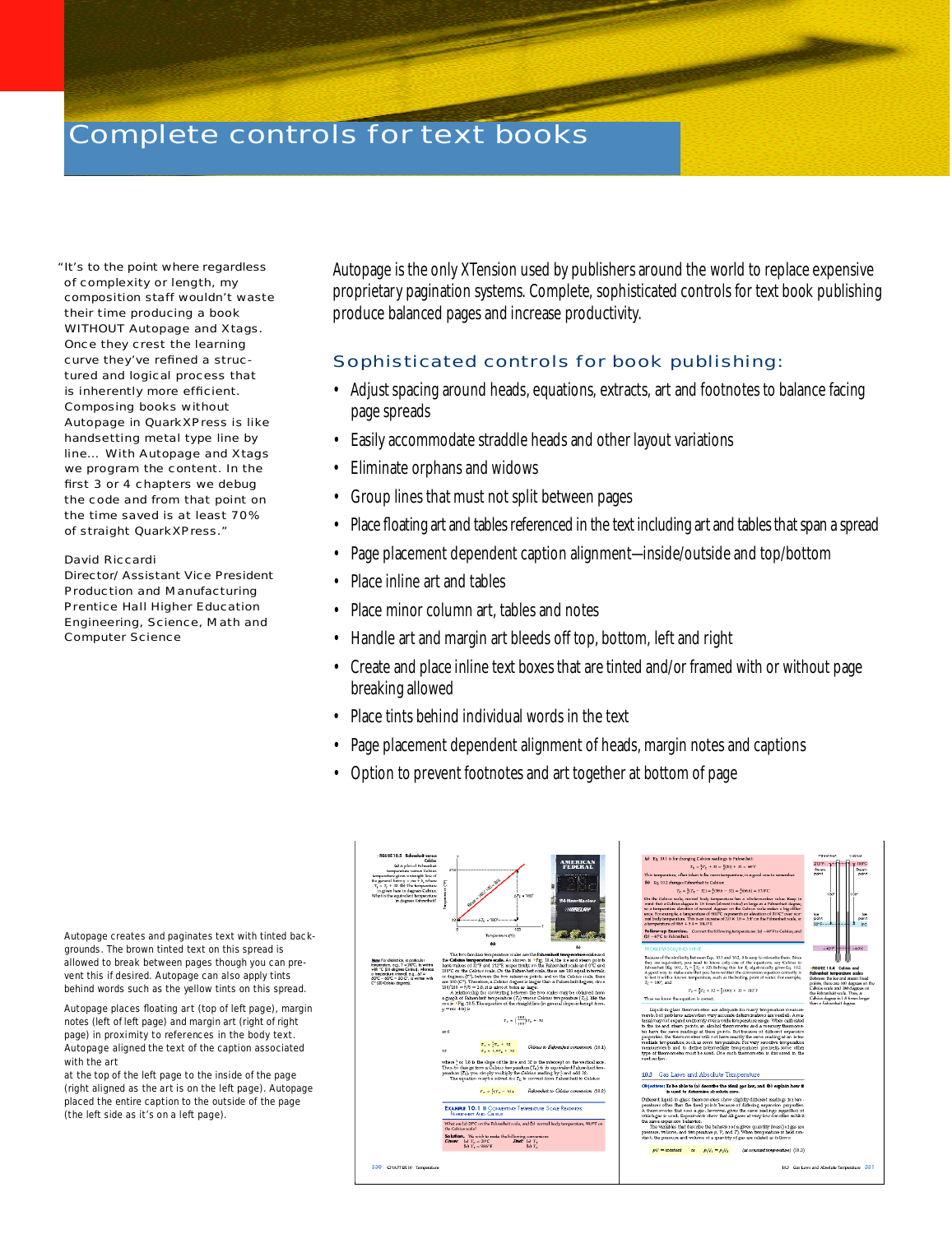# **Powerful automation** for legal books

"After years of investigation and evaluation it was the combination of QuarkXPress and Autopage that allowed us to make the step forward to the Macintosh. Previously we used a proprietary typesetting system to produce all our legal work with many footnotes on every page. We are very pleased by the speed and quality we are achieving with the Autopage engine. It is a lot faster, more transparent and of course it has the real advantage of producing QuarkXPress documents that are easily manipulated by anybody else."

**Bruno Havoz** Paulusdruckerei Switzerland

#### "Autopage enables us to keep up with our tremendous fluctuations in volume. We're now able to do very complicated books, some with triple digit footnotes, in 75% less time than using QuarkXPress alone. And no other software vendor supports their products the way KyTek does."

Keith Sipe **President** Carolina Academic Press

This spread shows an example of multi-column footnotes placed under single column body text. The footnote columns are automatically balanced at the bottom of the page.

## **Productivity for legal** book publishers:

- Place and number footnotes
- Place footnote rule with control over its length, thickness, alignment, color, and shade
- Control the footnote rule placed above a split footnote independently from that placed above a note that isn't split from a prior column

| <b>Footnote Placement</b><br>目前                                                     |                                                           |  |  |  |  |
|-------------------------------------------------------------------------------------|-----------------------------------------------------------|--|--|--|--|
| Fentante Placement                                                                  | Harizantal Rules Above Fentantes                          |  |  |  |  |
| 因 Flace on bace with ineference                                                     | ▶ Place rule above foct note rector                       |  |  |  |  |
| There before laquel change                                                          | □ Place rule above spill foctnote recion                  |  |  |  |  |
| [N] Place at page bullum at column preac-                                           | [1] Use leath intents for inclus                          |  |  |  |  |
| All is fund anders and art time then education                                      | Thickness<br>$0\nu$ 1                                     |  |  |  |  |
| [X] Flore foot only, he owner!                                                      | ep 1: Note Length: 5m<br>10n<br>Length:                   |  |  |  |  |
| Flece foothoted in infinitimact columns                                             | Eliouko:<br>Ey" . Note Shade:<br>l s<br>気<br>100<br>100   |  |  |  |  |
| $\Box$ Sent two tupes of foothsted                                                  |                                                           |  |  |  |  |
| icee numbered notes = cot                                                           | Tefr<br>Ey" . Note Alium<br>۰Ħ<br>Alica art I:            |  |  |  |  |
| Ed eatence notes geness multiple columns.                                           | EDGCC Above Foothatte Rule<br>EBaco Bellow Factrote Rule. |  |  |  |  |
| Footnate Mumbering                                                                  | <b>Milion</b><br>Mirinum<br>l DD6<br>Dp6                  |  |  |  |  |
| $ $ Cocument $\blacktriangledown$<br>$\boxtimes$ -enumber notes starting with sech: | Eptrimum.<br>Eptrimum.<br>1μ6<br>Dµ6                      |  |  |  |  |
| nevace wor ming at reptingte numbers missaine.                                      | Iflastmum:<br>If leating man<br>2ph<br>llin6              |  |  |  |  |
| Fournale Sulitting                                                                  | Fjored Machine<br>Fjorwill Mach<br>110                    |  |  |  |  |
| Nation odicles tesp 1                                                               | [/] Combine short feetwoles                               |  |  |  |  |
| [S] All which cleans political restriction page                                     | Plastmum shart notes:<br>к                                |  |  |  |  |
| Minimum formated need calcumn top<br>Lines<br>l2                                    | Michaeles encloses she't alger<br>$\mathbf{I}$            |  |  |  |  |
| Minimum feathotal ince at solumn pottom:<br>Lines<br>12                             | Daniel Co.                                                |  |  |  |  |

The Footnote Placement dialog lets you indicate how footnotes are placed and numbered, whether footnotes can split between pages, what vertical spacing variation is allowed between them and the body text and what footnote rules are placed

- Combine short footnotes on a single line
- Place multi-column notes below single column body text
- Place single column notes below multi-column body text
- Lettered and numbered notes sorted at page bottom
- Option to place all notes in rightmost column of page
- Split notes between columns/pages

| 220 - Late Ntretoenth Century: 1865-1910                                                                                                                                                                                                                                                                                                                                                                                                                                                                                                                                                                                                                                                                                                                                                                                                                                                                                                                     | The Modern Pertod: 1910-1945 . 221                                                                                                                                                                                                                                                                                                                                                                                                                                                                                                                                                                                                                                                                                                                                                                                                                                                                                                                |
|--------------------------------------------------------------------------------------------------------------------------------------------------------------------------------------------------------------------------------------------------------------------------------------------------------------------------------------------------------------------------------------------------------------------------------------------------------------------------------------------------------------------------------------------------------------------------------------------------------------------------------------------------------------------------------------------------------------------------------------------------------------------------------------------------------------------------------------------------------------------------------------------------------------------------------------------------------------|---------------------------------------------------------------------------------------------------------------------------------------------------------------------------------------------------------------------------------------------------------------------------------------------------------------------------------------------------------------------------------------------------------------------------------------------------------------------------------------------------------------------------------------------------------------------------------------------------------------------------------------------------------------------------------------------------------------------------------------------------------------------------------------------------------------------------------------------------------------------------------------------------------------------------------------------------|
|                                                                                                                                                                                                                                                                                                                                                                                                                                                                                                                                                                                                                                                                                                                                                                                                                                                                                                                                                              |                                                                                                                                                                                                                                                                                                                                                                                                                                                                                                                                                                                                                                                                                                                                                                                                                                                                                                                                                   |
| Because you same "Hear me, Norma," <sup>1</sup> to a woman in jewels and<br>15<br>lace.<br>While, so close to us, down in another street, in the wet, unlighted air,<br>There were children crying for bread and fire, and mothers who<br>questioned His grace?<br>Or perhaps He had gone to the ghastly field where the fight had been<br>that day.<br>To number the blockly staks that were there, to look at and jucker<br>the dead:<br>Or else to the place full of fever and moans where the wretched<br>wounded lay.<br>At least I do not believe that He cares to remember a word that<br>you said.<br>So take back your flower, I tell you-of its sweetness I now have no<br>need:<br>Yes, take back your flower down into the stillness and mystery to<br>keep:<br>20 When you wake I will take it, and God, then, perhaps will witness<br>indeed.<br>But go, now, and tell Death he must watch you, and not let you<br>walk in your sleep.<br>1857 | You'll say my soul buds as a small flush'd flower.<br>Far off, half hicling, in the old home-<br>sprane.<br>Ah, pretty names for pretty moods, and you,<br>Who love me, such sweet shapes as these can see:<br>10<br>But, take it from its sohere of bloom and deve<br>And where will then your bird or blossom be?<br>Could you but see it, by life's torrid light,<br>Crouch in its sands and glare with fire-red wrath.<br>15 My soul would seem a tiger, fierce and bright<br>Arrong the trembling passions in its path.<br>And, could you sometimes watch it coil and slide,<br>And drea its colors through the dust a while.<br>And hiss its poison under-foot, and hide,<br>20<br>My soul would seem a snaked-ah, do not smile!<br>Yet fiercer forms and viler it can wear.<br>No matter, though, when these are of the Past,<br>If as a lamb in the Good Shepherd's care<br>By the still waters it lie down at last. <sup>1</sup><br>1857 |
| Shapes of a Soul<br>White with the starlight folded in its wings,<br>And nestling timidly against your love,<br>At this soft time of hushed and elimmering things.<br>You call my soul a clove, a snowy clove.<br>5 If I shall ask you in some shining hour.<br>When bees and odors through the clear air pass.                                                                                                                                                                                                                                                                                                                                                                                                                                                                                                                                                                                                                                              | The Palace-Burner <sup>2</sup><br>A Picture in a Newspaper<br>She has been burning palaces. "To see<br>The sparks look pretty in the wind?" Well, yes-<br>And something more. But women brave as she<br>Leave much for cowards, such as I, to quess.<br>But this is old, so old that everything<br>Is ashes here-the woman and the rest.<br>Pran's point here is less that after death our sins<br>Petroleuse-or "palace-burner." as the female                                                                                                                                                                                                                                                                                                                                                                                                                                                                                                   |
| lower from among the enemy. The meeting nar-<br>'Albert tracectly, Platt is quoting from the<br>rated in the poon appears to occur in Washing-<br>opera Norma (1831) by Vincenzo Bellini. Pro-<br>ton, D.C., where Part and her husband sport<br>sum ably, like the Druidic heroine of the open,<br>time claring the Civil War.<br>who curries on a secret Italyce with the Roman<br>proconsul of Britain, the speaker has taken a                                                                                                                                                                                                                                                                                                                                                                                                                                                                                                                           | will be forgiven than that the speaker's teter-<br>members of the Paris Commune were called-<br>kacutor (presumably her husband) will get what<br>appaared in Flarpar's Weekly, July 8, 1871. The<br>he wants (an "arged-wife") only when she is<br>principal speaker to the poem is a bounged-<br>mother, who is talking with her young son about<br>deal.<br><sup>2</sup> A striking illustration of the execution of a<br>this illustration.                                                                                                                                                                                                                                                                                                                                                                                                                                                                                                   |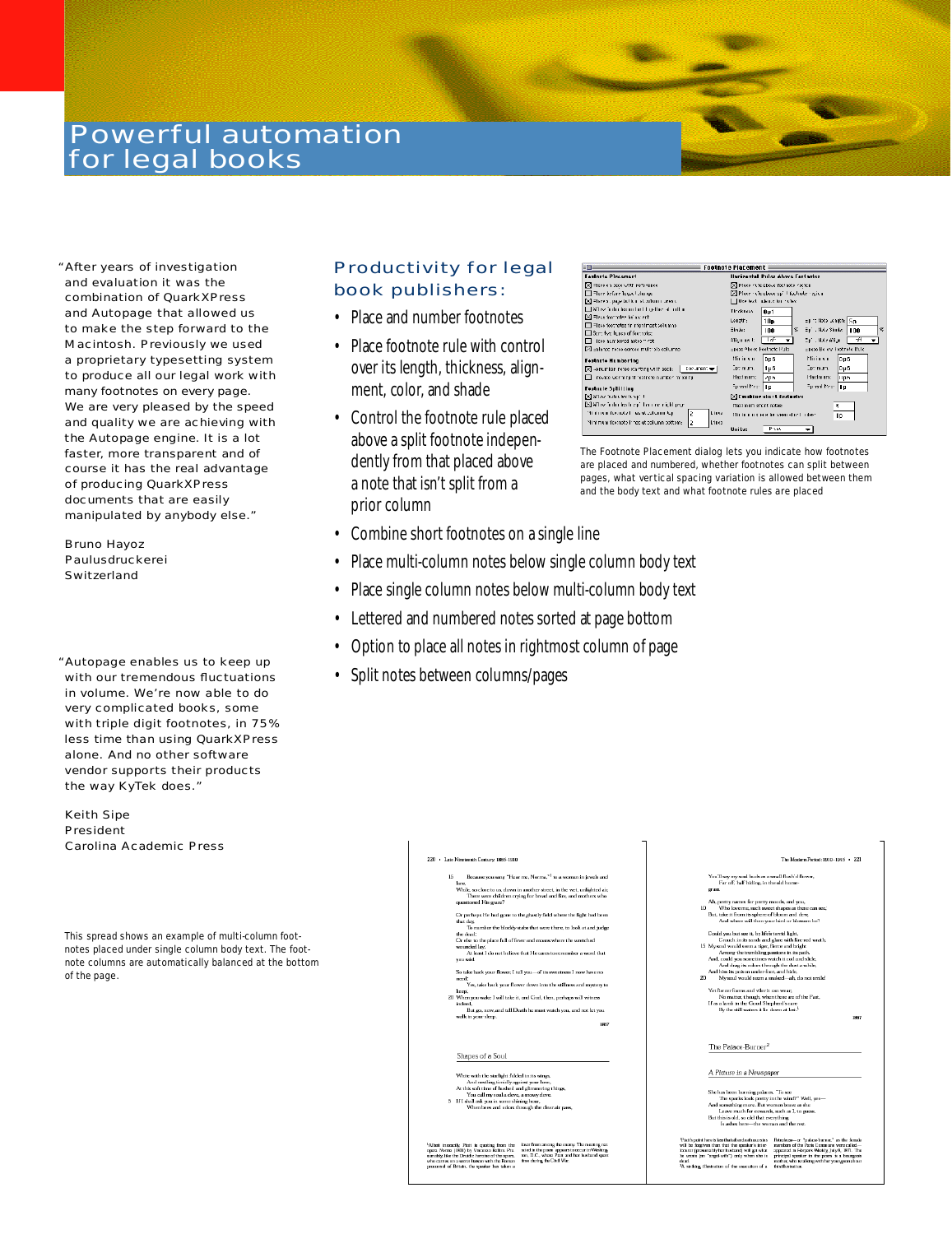# **Efficient production of reference** books, trade books, and directories

"Autopage is a very efficient way to produce books in QuarkXPress. We can paginate complex books in half the time we could without Autopage. On simpler books, without illustrations, we find that we are paginating in 75% to 80% less time than we used in Quark X Press without Autopage."

#### **Terry Leaden**

Systems Manager Professional & Reference Division McGraw Hill, Inc. Satisfied Autopage user since 1991

" We publish nine directories that are similar to yellow pages for the electronics market. We produced these in QuarkXPress our first year. When we added Autopage to our operation in the second year, we reduced the composition time for each volume from 40 hours to 5 hours."

#### Bill Baker

Vice President & General Manager Hearst Business Publishing

## Autopage features for trade books:

- Variation between spread depths to eliminate orphans and widows
- Word space kerning and/or paragraph tracking to vary paragraph depths during pagination to eliminate orphans and widows
- Word space kerning and paragraph tracking prior to page layout to eliminate paragraphs with short last lines



Autopage provides controls allowing you to word space kern and/or track paragraphs in units as fine as 1/200,000 of an em. This feature is used statically to eliminate paragraphs with short last lines or dynamically to eliminate orphans and widows during pagination.

## Autopage makes the difference for directories:

- Display ads automatically sorted by width and height for placement independent of the order of their callouts in the listings
- Boxed listings automatically created and placed with or without splitting between columns

| AMP BLACK, Drask: Domacia: Upercheas                                      |                                                                                                                                                                                                                                                                                                                                                                       | Rangforderen und Entwicken Dereturg                                                                                                                                                                                                                                                                                                                                                                                                 | Magnitude or a pool Fibraria may. Discovery                                                                                                                                                                                                                                                             | MARCOM CENERAL CORP.                                                                                                                                                                                                                                                                                                                                                                                                                                           |
|---------------------------------------------------------------------------|-----------------------------------------------------------------------------------------------------------------------------------------------------------------------------------------------------------------------------------------------------------------------------------------------------------------------------------------------------------------------|-------------------------------------------------------------------------------------------------------------------------------------------------------------------------------------------------------------------------------------------------------------------------------------------------------------------------------------------------------------------------------------------------------------------------------------|---------------------------------------------------------------------------------------------------------------------------------------------------------------------------------------------------------------------------------------------------------------------------------------------------------|----------------------------------------------------------------------------------------------------------------------------------------------------------------------------------------------------------------------------------------------------------------------------------------------------------------------------------------------------------------------------------------------------------------------------------------------------------------|
|                                                                           | <b>Sympatric Constitution of the Constitution of the Constitution of the Constitution of the Constitution of the Constitution of the Constitution of the Constitution of the Constitution of the Constitution of the Constitutio</b><br><b>E</b> Pawell & Amplend Aerospuce<br>- The Same And Aerospuce<br>- The Same And Aerospuce<br>- The Same Aerospuce Aerospuce | garis autrasi                                                                                                                                                                                                                                                                                                                                                                                                                       | $ -$<br><b>Portu</b><br><b>APRIL DE COMMISSION CO.</b>                                                                                                                                                                                                                                                  | Amphenol' RF                                                                                                                                                                                                                                                                                                                                                                                                                                                   |
|                                                                           |                                                                                                                                                                                                                                                                                                                                                                       | THUS NOT                                                                                                                                                                                                                                                                                                                                                                                                                            | Caren la ventory fillilary & Cemencroise                                                                                                                                                                                                                                                                |                                                                                                                                                                                                                                                                                                                                                                                                                                                                |
|                                                                           |                                                                                                                                                                                                                                                                                                                                                                       | Í.<br>ERRELL.                                                                                                                                                                                                                                                                                                                                                                                                                       | 20 B                                                                                                                                                                                                                                                                                                    | 420-4644<br>Fax: 516-434-632                                                                                                                                                                                                                                                                                                                                                                                                                                   |
|                                                                           |                                                                                                                                                                                                                                                                                                                                                                       |                                                                                                                                                                                                                                                                                                                                                                                                                                     |                                                                                                                                                                                                                                                                                                         |                                                                                                                                                                                                                                                                                                                                                                                                                                                                |
|                                                                           |                                                                                                                                                                                                                                                                                                                                                                       | is:<br>ă<br>建造法                                                                                                                                                                                                                                                                                                                                                                                                                     | 200100200110400                                                                                                                                                                                                                                                                                         |                                                                                                                                                                                                                                                                                                                                                                                                                                                                |
|                                                                           |                                                                                                                                                                                                                                                                                                                                                                       | <br>44                                                                                                                                                                                                                                                                                                                                                                                                                              | <b>SHASSIC</b><br>door to distant of<br>--<br>÷                                                                                                                                                                                                                                                         | a three meanings.com                                                                                                                                                                                                                                                                                                                                                                                                                                           |
|                                                                           |                                                                                                                                                                                                                                                                                                                                                                       | me erne saa                                                                                                                                                                                                                                                                                                                                                                                                                         | THE PARTIES OF LEADS<br>1.50-5.00<br><b>STATISTICS</b>                                                                                                                                                                                                                                                  | n ma                                                                                                                                                                                                                                                                                                                                                                                                                                                           |
|                                                                           | OF THE SALE AND THE COMPANY                                                                                                                                                                                                                                                                                                                                           | <b>Latin See With For</b>                                                                                                                                                                                                                                                                                                                                                                                                           | <b><i><u>INTERNATIONAL CONTINUES OF THE STATE OF THE STATE OF THE STATE OF THE STATE OF THE STATE OF THE STATE OF THE STATE OF THE STATE OF THE STATE OF THE STATE OF THE STATE OF THE STATE OF THE STATE OF THE STATE OF THE STATE </u></i></b><br><b>MARCH 2020</b><br><b>The General Corporation</b> |                                                                                                                                                                                                                                                                                                                                                                                                                                                                |
|                                                                           |                                                                                                                                                                                                                                                                                                                                                                       | <b>Service Company of Company</b>                                                                                                                                                                                                                                                                                                                                                                                                   | <b>STORES AND THE THE</b><br>------------                                                                                                                                                                                                                                                               | <b>Decision for moderning</b>                                                                                                                                                                                                                                                                                                                                                                                                                                  |
|                                                                           |                                                                                                                                                                                                                                                                                                                                                                       |                                                                                                                                                                                                                                                                                                                                                                                                                                     | ----------                                                                                                                                                                                                                                                                                              |                                                                                                                                                                                                                                                                                                                                                                                                                                                                |
| осисторически места                                                       | 27<br><b>SAME BIM</b><br>distance for                                                                                                                                                                                                                                                                                                                                 | $- - - - -$                                                                                                                                                                                                                                                                                                                                                                                                                         | distant comments                                                                                                                                                                                                                                                                                        |                                                                                                                                                                                                                                                                                                                                                                                                                                                                |
|                                                                           |                                                                                                                                                                                                                                                                                                                                                                       |                                                                                                                                                                                                                                                                                                                                                                                                                                     | 4444771                                                                                                                                                                                                                                                                                                 | <b>GLACIE ANTICOLA</b>                                                                                                                                                                                                                                                                                                                                                                                                                                         |
| forcialized in Chat Captured & Chip Planning                              |                                                                                                                                                                                                                                                                                                                                                                       | 555 37                                                                                                                                                                                                                                                                                                                                                                                                                              | <b><i>COMMOD PRODUCTS IN</i></b>                                                                                                                                                                                                                                                                        | from our class and that things that it                                                                                                                                                                                                                                                                                                                                                                                                                         |
| 2-wednesday                                                               | 5904254344 MOTOR-248357                                                                                                                                                                                                                                                                                                                                               |                                                                                                                                                                                                                                                                                                                                                                                                                                     | AX 215-723-9555<br><b>CONTRACTOR CONTRACTOR</b><br><b>CONTACT AND INCOME.</b>                                                                                                                                                                                                                           | Technic Christian Consulation                                                                                                                                                                                                                                                                                                                                                                                                                                  |
|                                                                           |                                                                                                                                                                                                                                                                                                                                                                       | m<br><b>The Secret State Control</b><br>н                                                                                                                                                                                                                                                                                                                                                                                           | an ma antara<br>Wasan a<br>. 18. . 77<br><b>Safer de Beterre</b>                                                                                                                                                                                                                                        | <b>NEWT-</b>                                                                                                                                                                                                                                                                                                                                                                                                                                                   |
|                                                                           | <u>(FIFILE)</u>                                                                                                                                                                                                                                                                                                                                                       |                                                                                                                                                                                                                                                                                                                                                                                                                                     | monars.                                                                                                                                                                                                                                                                                                 | <b>TANK</b>                                                                                                                                                                                                                                                                                                                                                                                                                                                    |
| <b>CONTRACTOR</b>                                                         | <b>INSTRUCTION</b>                                                                                                                                                                                                                                                                                                                                                    | <b>Service Constitution Constitution</b><br>н                                                                                                                                                                                                                                                                                                                                                                                       | Andrew Constitution (1980)                                                                                                                                                                                                                                                                              | <b>CONTRACTOR</b>                                                                                                                                                                                                                                                                                                                                                                                                                                              |
| <b>MARKAN CORPORATION</b>                                                 | <b>KIN JUNEAU ALL</b>                                                                                                                                                                                                                                                                                                                                                 | Е                                                                                                                                                                                                                                                                                                                                                                                                                                   | a de completa de la contenentación de la contenentación de la contenentación de la contenentación de la contenentación de la contenentación de la contenentación de la contenentación de la contenentación de la contenentació<br>Secretaries for the<br>1000201                                        | 08149225236                                                                                                                                                                                                                                                                                                                                                                                                                                                    |
| <b>A reference in a contract</b>                                          | <b>I was him the company of the company</b>                                                                                                                                                                                                                                                                                                                           | ۰                                                                                                                                                                                                                                                                                                                                                                                                                                   | المراجع والمستنقد والمتلقين والمستردة<br>The Refunding References<br><b>I MANES</b>                                                                                                                                                                                                                     | <b>President Analysis (No Dental)</b>                                                                                                                                                                                                                                                                                                                                                                                                                          |
| <b>ARTISTIN</b>                                                           | <b>New Print, Benedict Lands</b>                                                                                                                                                                                                                                                                                                                                      | Com Bon<br>-                                                                                                                                                                                                                                                                                                                                                                                                                        | --------<br><b>LIMMED</b>                                                                                                                                                                                                                                                                               |                                                                                                                                                                                                                                                                                                                                                                                                                                                                |
|                                                                           | ACCORDING TO MAKING<br>$\overline{\phantom{a}}$                                                                                                                                                                                                                                                                                                                       |                                                                                                                                                                                                                                                                                                                                                                                                                                     | <u>Service Count</u><br>The Collection Selection Co.<br><b>COMMENT</b>                                                                                                                                                                                                                                  | <b><i><u>SAYSI-RESERVED</u></i></b><br>----<br>Northern Beats and States                                                                                                                                                                                                                                                                                                                                                                                       |
|                                                                           | <b>SECONDED STATE</b><br>я<br>1.0788                                                                                                                                                                                                                                                                                                                                  |                                                                                                                                                                                                                                                                                                                                                                                                                                     | --------<br><b>Chairman Company Company</b><br>101001                                                                                                                                                                                                                                                   |                                                                                                                                                                                                                                                                                                                                                                                                                                                                |
|                                                                           |                                                                                                                                                                                                                                                                                                                                                                       | <b>PRAYE</b> 40                                                                                                                                                                                                                                                                                                                                                                                                                     | a <b>Maria de Julio</b><br>------<br>------                                                                                                                                                                                                                                                             |                                                                                                                                                                                                                                                                                                                                                                                                                                                                |
|                                                                           | 101223.02019<br>Ξ                                                                                                                                                                                                                                                                                                                                                     | <b>ALLINE OF PRODUCT STORAGE</b>                                                                                                                                                                                                                                                                                                                                                                                                    | 1555-1688<br><b>Committee Committee Committee</b>                                                                                                                                                                                                                                                       | EXE -20                                                                                                                                                                                                                                                                                                                                                                                                                                                        |
|                                                                           | <b><i><u><u>A DAMES AND ARRESTS</u>T</u></i></b>                                                                                                                                                                                                                                                                                                                      | ಪ್ರಯೋಗಿಯ ಹಿನಾಯ ಕುಳಾರಣ<br>n                                                                                                                                                                                                                                                                                                                                                                                                          | in de France de Brasilia<br>France de Serie Brasilia<br>France France de France                                                                                                                                                                                                                         | ---------<br><b>FACABLE</b>                                                                                                                                                                                                                                                                                                                                                                                                                                    |
|                                                                           | ereks 188<br>$\overline{\phantom{a}}$<br><b>PERSONAL PROPERTY</b><br>$\blacksquare$                                                                                                                                                                                                                                                                                   |                                                                                                                                                                                                                                                                                                                                                                                                                                     | 10050000101010-0010101<br><br>A A Morrison                                                                                                                                                                                                                                                              | <b>The Second Control of the Control</b><br>$1 - 14 = 7$                                                                                                                                                                                                                                                                                                                                                                                                       |
| <b>COMPANY CREW WITH</b>                                                  | communicant<br>$\blacksquare$                                                                                                                                                                                                                                                                                                                                         | - Maria Propinsi<br>20 - Maria Bander, amerikan menjadi kalendar<br>20 - Maria Jawa Bander, aktor                                                                                                                                                                                                                                                                                                                                   | <b>Bandario Bandario</b><br><b>MELITAR</b><br>$1 - 1/1 = 1$                                                                                                                                                                                                                                             | <b>ECONDIAN</b><br>Ê<br><b>MARGER</b>                                                                                                                                                                                                                                                                                                                                                                                                                          |
| 201110002000336                                                           | <b>CARD - COMPLETE</b><br>-<br>                                                                                                                                                                                                                                                                                                                                       | 25.00<br>أستروح والمتاريخ والمتاريخ                                                                                                                                                                                                                                                                                                                                                                                                 | a teisime<br><b>はなかし おおす おおし シーン・トレックス</b>                                                                                                                                                                                                                                                              | 颤动                                                                                                                                                                                                                                                                                                                                                                                                                                                             |
| <b>HONOR WHAT WAS</b>                                                     | man consumers was<br>Promoted Fabric children<br>≕                                                                                                                                                                                                                                                                                                                    | --------------------                                                                                                                                                                                                                                                                                                                                                                                                                | <b>Record Biblion of</b><br>---- -- --                                                                                                                                                                                                                                                                  | <b>MARINE - 1990</b><br>$-$                                                                                                                                                                                                                                                                                                                                                                                                                                    |
| <b>MERCHANICS</b>                                                         | <b>THE REPORT OF A REAL PROPERTY</b><br>-                                                                                                                                                                                                                                                                                                                             | andar menyebar mengende<br>Tanggarang mengendek                                                                                                                                                                                                                                                                                                                                                                                     | アクセル アクセルタン はなし シー・アン・パンチン                                                                                                                                                                                                                                                                              | <b>THEFT</b>                                                                                                                                                                                                                                                                                                                                                                                                                                                   |
| a noong <sup>an</sup>                                                     | <b>AND UPPER STREET</b><br><b>ENGINEER CONTRACTOR COMMUNISTIC</b>                                                                                                                                                                                                                                                                                                     | <i><b>SERVICE-1982 WATER</b></i>                                                                                                                                                                                                                                                                                                                                                                                                    | <b>STATISTICS</b> IN THE PARTY OF THE REAL<br>31355-108<br>1.54544.00                                                                                                                                                                                                                                   |                                                                                                                                                                                                                                                                                                                                                                                                                                                                |
| ang dan kara-bang di kacamatan<br><u>in in a great component a Martin</u> | <b>Service Administration</b>                                                                                                                                                                                                                                                                                                                                         | ---                                                                                                                                                                                                                                                                                                                                                                                                                                 | $B_1, B_2, C_3, C_4, C_5, C_6$<br>11.7481<br>$1.144$ and the last<br><b><i>DESTRESS MARKET</i></b>                                                                                                                                                                                                      | ta kaina sea                                                                                                                                                                                                                                                                                                                                                                                                                                                   |
| compatibility the series<br><b>COMMER</b>                                 | Witness and Continuum in Markets                                                                                                                                                                                                                                                                                                                                      | wir geraum gemeinteren.<br>Geschichte                                                                                                                                                                                                                                                                                                                                                                                               | ana an am <sup>19</sup> mm<br>---- <b>---</b> -                                                                                                                                                                                                                                                         | an banda ang kalawat ng Kalendar.<br>Kabupatèn Kalendar Sulawe ng Kalendar.<br>Kabupatèn Kalendar Sulawe ng Kabupatèn Sulawe ng Kabupatèn Sulawe ng Kabupatèn Sulawe ng Kabupatèn Sulawe ng K<br>---                                                                                                                                                                                                                                                           |
| <b>A LONDON SHOWS AND ALL</b><br>.<br>                                    | <b>STATISTICS</b>                                                                                                                                                                                                                                                                                                                                                     |                                                                                                                                                                                                                                                                                                                                                                                                                                     | 1404-01<br>وذه ما استنا الرضاف                                                                                                                                                                                                                                                                          | $- - -$                                                                                                                                                                                                                                                                                                                                                                                                                                                        |
| 1 MARCH<br>evenen                                                         | <b>SERVICE SHIP</b>                                                                                                                                                                                                                                                                                                                                                   |                                                                                                                                                                                                                                                                                                                                                                                                                                     | <b>BANGARE STAR</b><br>14415-011<br>2020 - 2020 - 2020 - 2020 - 2020 - 2020 - 2020 - 2020 - 2020 - 2020 - 2020 - 2020 - 2020 - 2020 - 2020 - 2020<br>2020 - 2020 - 2020 - 2020 - 2020 - 2020 - 2020 - 2020 - 2020 - 2020 - 2020 - 2020 - 2020 - 2020 - 2020 - 2020                                      | <b>CONTRACTOR</b>                                                                                                                                                                                                                                                                                                                                                                                                                                              |
| <b>CARGO</b>                                                              |                                                                                                                                                                                                                                                                                                                                                                       | $\begin{array}{cccccccccc} \mathbf{1} & \mathbf{1} & \mathbf{1} & \mathbf{1} & \mathbf{1} & \mathbf{1} & \mathbf{1} & \mathbf{1} & \mathbf{1} & \mathbf{1} & \mathbf{1} & \mathbf{1} & \mathbf{1} & \mathbf{1} & \mathbf{1} & \mathbf{1} & \mathbf{1} & \mathbf{1} & \mathbf{1} & \mathbf{1} & \mathbf{1} & \mathbf{1} & \mathbf{1} & \mathbf{1} & \mathbf{1} & \mathbf{1} & \mathbf{1} & \mathbf{1} & \mathbf{1} & \mathbf{1} & \$ | <b><i><u><i><u>ALLASSER</u></i></u></i></b><br>1.411491<br>mana ang <sup>ang</sup><br>where there are no company to a track                                                                                                                                                                             | ---                                                                                                                                                                                                                                                                                                                                                                                                                                                            |
| . <b>.</b> .<br>arah sain salah <sup>ka</sup> tan i                       | 191219-1-022                                                                                                                                                                                                                                                                                                                                                          | <b>CONSIGNATION</b>                                                                                                                                                                                                                                                                                                                                                                                                                 | <b>Service Construction</b><br>$-0.01$ . All $-0.01$ and $-0.01$ $-0.01$                                                                                                                                                                                                                                | 청구입(SAS) 정보 정부 방송 역                                                                                                                                                                                                                                                                                                                                                                                                                                            |
| <b>LARGER</b><br><b><i>BASILIBO MALE</i></b>                              | www.communication                                                                                                                                                                                                                                                                                                                                                     |                                                                                                                                                                                                                                                                                                                                                                                                                                     | --------------------<br>The property company for the property of the party                                                                                                                                                                                                                              | ALCOHOL: INVESTIGATION INTO A REPORT OF A SALE                                                                                                                                                                                                                                                                                                                                                                                                                 |
| 1405071                                                                   | a complete theme                                                                                                                                                                                                                                                                                                                                                      | an wasan wasan ing                                                                                                                                                                                                                                                                                                                                                                                                                  | <b>NATIONAL MEET</b><br>Southern St. and Mid-Print,                                                                                                                                                                                                                                                     | <b>STATISTICS</b><br>STATISTICS<br>STATISTICS                                                                                                                                                                                                                                                                                                                                                                                                                  |
| an ann an Chairman (1911).<br>Chairman                                    | <b>CLAIM - REGIST - - - - - F.F. - 85</b><br>⊷<br>and the formation of the first state                                                                                                                                                                                                                                                                                | are use your ca. in your, we win all.                                                                                                                                                                                                                                                                                                                                                                                               | man, maandigte <sub>van</sub><br><b>SECURITY AND SECURITY OF A STATE OF A STATE OF A STATE OF A STATE OF A STATE OF A STATE OF A STATE OF A STATE</b>                                                                                                                                                   | design and strengthen, and is a member of                                                                                                                                                                                                                                                                                                                                                                                                                      |
| . 49 MM<br>----------                                                     |                                                                                                                                                                                                                                                                                                                                                                       | <b>LOWERS</b>                                                                                                                                                                                                                                                                                                                                                                                                                       | above, in this and in a sections<br>The Country Corp.                                                                                                                                                                                                                                                   | <b>CONSIDER</b><br>Subject to the Constitution of the Constitution                                                                                                                                                                                                                                                                                                                                                                                             |
| <b>Child Islan</b><br>$\sim$                                              | 10000000000                                                                                                                                                                                                                                                                                                                                                           | a annun comhainn<br>--------------------                                                                                                                                                                                                                                                                                                                                                                                            | ----------<br><b>But the first continue of the</b><br><b>AATL 11</b><br><b>WELL WALKERS OF STATE</b>                                                                                                                                                                                                    | <b>THE REPORT OF A STATE</b>                                                                                                                                                                                                                                                                                                                                                                                                                                   |
| <b>MARK WHATER</b>                                                        |                                                                                                                                                                                                                                                                                                                                                                       | 19 For a substance of the state of<br><b>September</b>                                                                                                                                                                                                                                                                                                                                                                              | ----------------                                                                                                                                                                                                                                                                                        |                                                                                                                                                                                                                                                                                                                                                                                                                                                                |
| F 199<br><b>Experience</b>                                                | <b>CASAGE</b>                                                                                                                                                                                                                                                                                                                                                         | 19. Para Lister Syde                                                                                                                                                                                                                                                                                                                                                                                                                | <b>Contact of Contact Oriental</b><br>2 iliyahayu                                                                                                                                                                                                                                                       |                                                                                                                                                                                                                                                                                                                                                                                                                                                                |
| Police Bolton Links<br>Follows Makers                                     | 2001 - 2001 2010 - 2010                                                                                                                                                                                                                                                                                                                                               | of any complete community<br>---                                                                                                                                                                                                                                                                                                                                                                                                    | <b>CONTRACTOR IN THE CONTRACTOR</b><br>On the Hollowsky, Charles of                                                                                                                                                                                                                                     | $\begin{array}{lllllllllllll} \hline \text{Tr}(\mathbf{X}^{\text{max}}_{\text{max}}) & \text{Tr}(\mathbf{X}^{\text{max}}_{\text{max}}) & \text{Tr}(\mathbf{X}^{\text{max}}_{\text{max}}) & \text{Tr}(\mathbf{X}^{\text{max}}_{\text{max}}) & \text{Tr}(\mathbf{X}^{\text{max}}_{\text{max}}) & \text{Tr}(\mathbf{X}^{\text{max}}_{\text{max}}) & \text{Tr}(\mathbf{X}^{\text{max}}_{\text{max}}) & \text{Tr}(\mathbf{X}^{\text{max}}_{\text{max}}) & \text{Tr$ |
|                                                                           |                                                                                                                                                                                                                                                                                                                                                                       |                                                                                                                                                                                                                                                                                                                                                                                                                                     |                                                                                                                                                                                                                                                                                                         |                                                                                                                                                                                                                                                                                                                                                                                                                                                                |
| -18                                                                       |                                                                                                                                                                                                                                                                                                                                                                       | 200 minutes de la affidita 122 juny la color de 100 fille la represencació 1000.                                                                                                                                                                                                                                                                                                                                                    | un c<br>LA REGIA ". "A" PI " DI MA " AND " DE " DA " AGU DE " PINT BANA" " PI " DAAL " LA DEBAH                                                                                                                                                                                                         | ACCOMMUNICATIONS                                                                                                                                                                                                                                                                                                                                                                                                                                               |

Autopage automatically sor ts display ads by width and height for placement independent of the order the ads are called out in the listings.